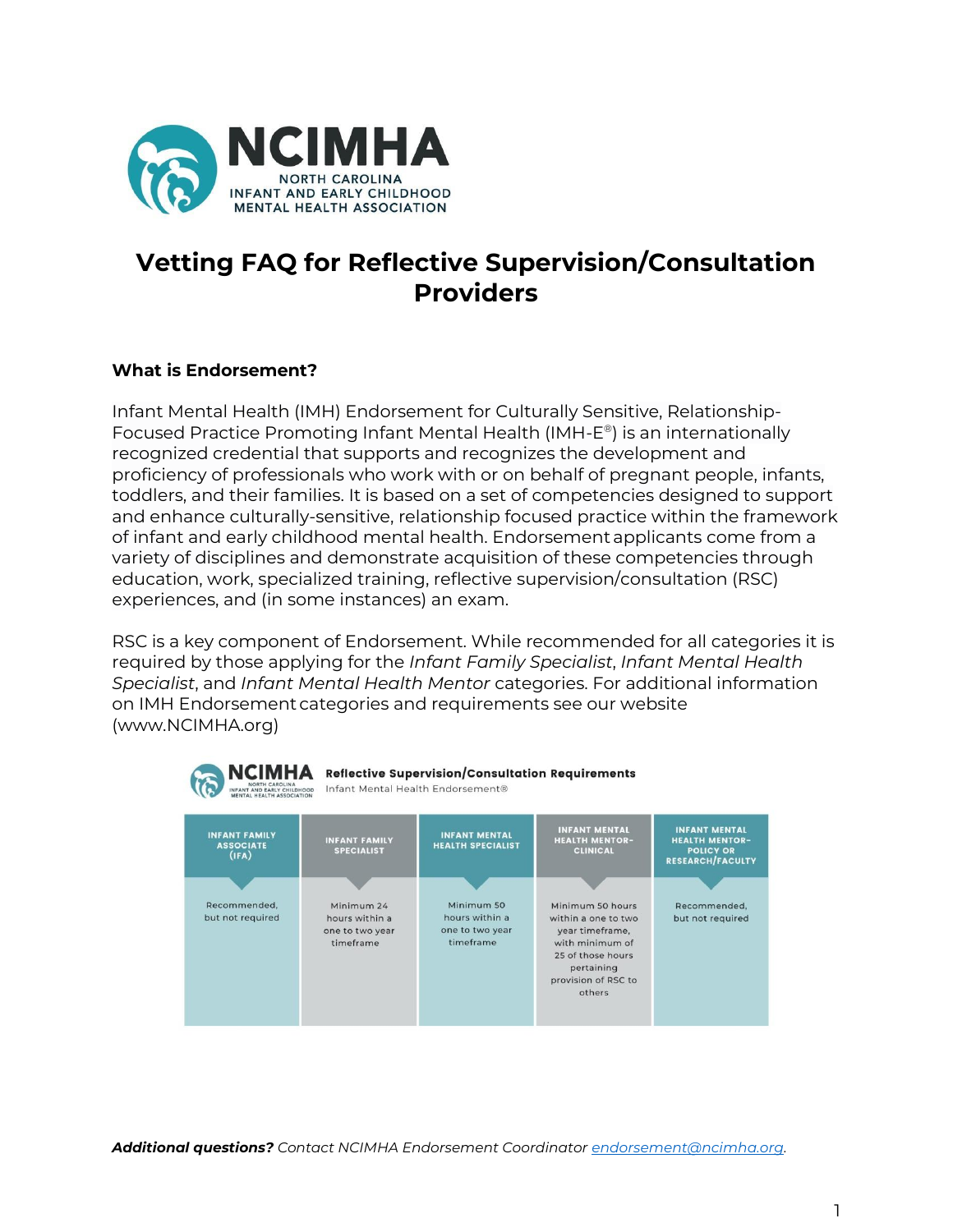Over time, the goal is for all Endorsement applicants to be receiving RSC from an endorsed provider. However, as we grow our list of endorsed professionals, we are able to "vet" RSC providers that are not already endorsed.

# **What is vetting?**

Vetting is a process utilized to support applicants in their Endorsement journey. The North Carolina Association of Infant Mental Health (NCIMHA) will allow vetting for when an applicant or group of applicants is seeking Endorsement and they are receiving RSC from a provider that is not yet endorsed themselves. The process allows NCIMHA to determine if the hours of RSC from a non-endorsed provider are in alignment with the Best Practice Guidelines for Reflective Supervision/Consultation (BPGRSC) used for the purposes of Endorsement.

# **Why am I being contacted?**

An applicant going through Endorsement has reached out to NCIMHA's Endorsement Coordinator because they identified you as their provider of RSC (past or present) and hope to utilize hours of RSC that you provided (previously and/or currently) within their Endorsement application.

# **Who is interviewing me?**

A representative from NCIMHA will contact you to schedule and conduct the vetting interview. The representative is familiar with both the Endorsement requirements and process as, well as the RSC requirements for the purposes of Endorsement.

# **How is RSC for the purposes of Endorsement unique and how do I know if my RSC is in alignment?**

We realize that there are many people who are or have provided a form of RSC that is valuable to their supervisees. There is a specific understanding of and process for RSC for the purposes of Endorsement, as well as a set of requirements for who can provide it to professionals that specialize in infant mental health work across Endorsement categories.



It is recommended that you review the *Best Practice Guidelines for Reflective Supervision/Consultation* (BPGRSC) prior to your interview to get a sense of what RSC for the purposes of Endorsement entails and whether it aligns with the style of supervision that you provide.

Additionally, It is also recommended that you look over the *Competency Guidelines®* to get a sense of the professional experiences and expertise the Endorsement credential seeks to capture. RSC for the purposes of Endorsement should give RSC

providers a sense of an applicant's proficiencies in the competencies covered within their scope of practice or Endorsement category.

*Additional questions? Contact NCIMHA Endorsement Coordinator [endorsement@ncimha.org.](mailto:endorsement@ncimha.org)*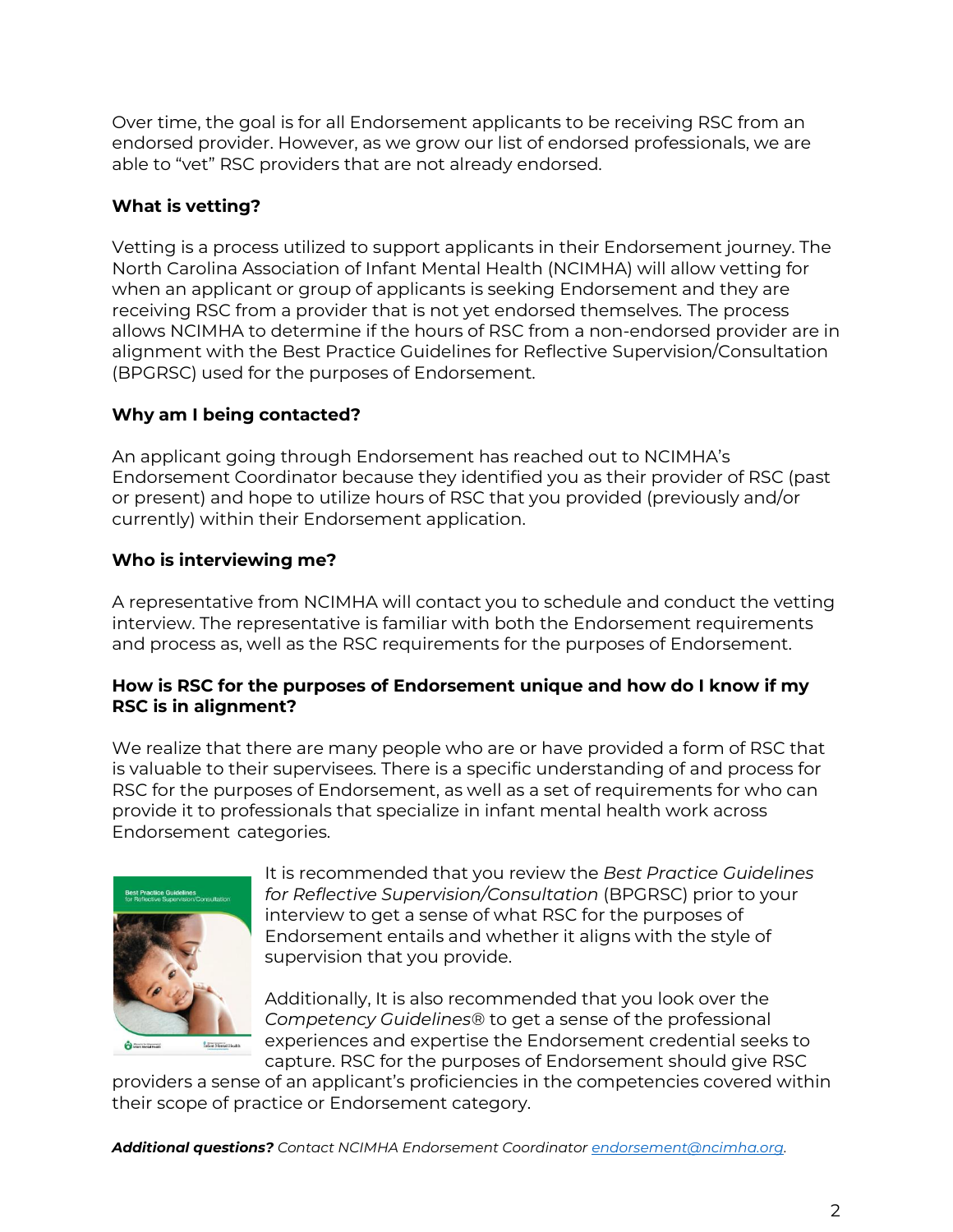Both documents can be requested through the NCIMHA representative when you are contacted to schedule a vetting interview, or they are available on our website.

### **How long does it take be vetted?**

We schedule 1 hour for the vetting interview.

### **What does the interview entail?**

The purpose of the interview is for us to learn about your understanding of RSC for the purposes of Endorsement, your experiences both receiving and providing RSC, your experience working with the 0-3 population, and relevant training experiences.

#### **What should I expect after the interview?**

A determination will be made as to whether your experiences with the provision of RSC align with the requirements for Endorsement purposes. You may be contacted if follow up questions are needed in order to make a determination. You and the Endorsement applicant who reached out to NCIMHA to connect you with the vetting process will be informed of the decision made. You will receive a letter 2-4 weeks after the interview to inform you of the decision.

The letter will detail whether you, as a provider, or the hours you provided in the past were approved for Endorsement purposes.

#### *If yes, and you continue to provide RSC hours moving forward:*

- 1. What categories of Endorsement applicants you are approved to provide RSC for. If you provide for multiple applicants or plan to in the future, you will want to discuss this with any other applicants you work with so that it is clear whether they will be able to count the hours you provide towards their own Endorsement application.
- 2. The timeline for how long you can serve as a "vetted" provider of RSC.

#### *If you are not approved as a "vetted" RSC provider:*

1. If desired, NCIMHA can connect you with resources to deepen your learning about RSC for the purposes of Endorsement.

# **If the RSC hours I provide do not qualify, can the applicant still get endorsed?**

Yes. The applicant or applicants will still be able to become endorsed, though it may extend the timeframe it takes for them to do so. We have resources available to connect applicants to providers of RSC to obtain qualifying hours.

# **Can I be vetted for more than one person?**

Yes. You can be vetted for one person or multiple people. Frequently, providers are approved to provide RSC for multiple people when they supervise a team or are closely connected to a group going through the Endorsement process. Whenever

*Additional questions? Contact NCIMHA Endorsement Coordinator [endorsement@ncimha.org.](mailto:endorsement@ncimha.org)*